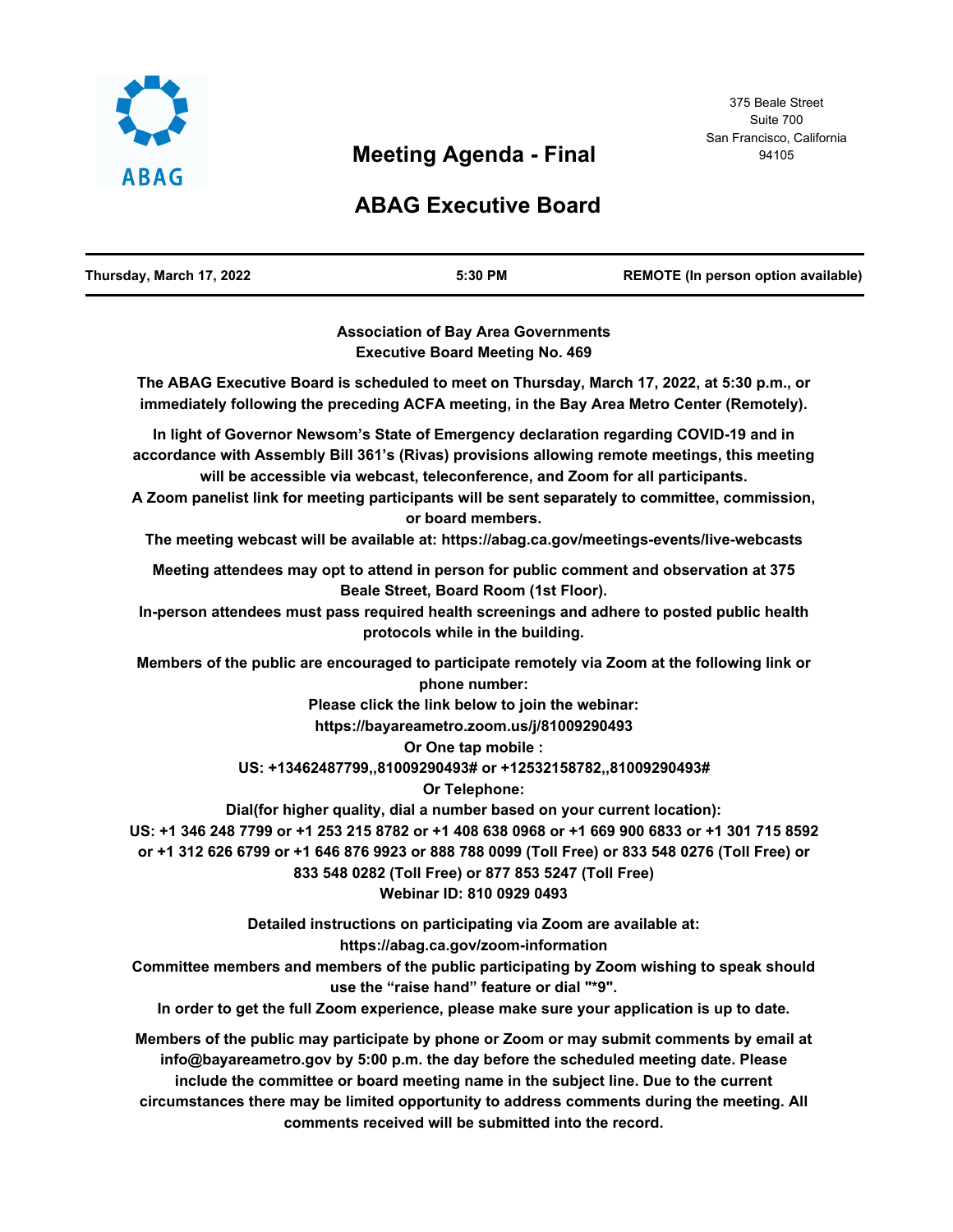**The ABAG Executive Board may act on any item on the agenda. The meeting is scheduled to begin at 5:30 p.m., or immediately following the preceding ACFA meeting.**

> **Agenda, roster and webcast available at https://abag.ca.gov For information, contact Clerk of the Board at (415) 820-7913.**

#### **Roster**

**Susan Adams, Candace Andersen, Jesse Arreguin, Nikki Fortunato Bas, London Breed, Tom Butt, David Canepa, Pat Eklund, Susan Ellenberg, Maya Esparza, Carroll Fife, Neysa Fligor, Leon Garcia, Liz Gibbons, Giselle Hale, Barbara Halliday, David Haubert, Rich Hillis, Dave Hudson, Otto Lee, Matthew Mahan, Rafael Mandelman, Gordon Mar, Nathan Miley, Karen Mitchoff, Stephanie Moulton-Peters, Raul Peralez, David Rabbitt, Belia Ramos, Carlos Romero, James Spering, Loren Taylor, Lori Wilson**

#### **1. Call to Order / Roll Call / Confirm Quorum**

*Quorum is a majority of ABAG Executive Board members present.*

#### **2. Public Comment**

*Information*

#### **3. Executive Board Announcements**

*Information*

#### **4. President's Report**

**4.a.** [22-0456](http://mtc.legistar.com/gateway.aspx?m=l&id=/matter.aspx?key=23715) ABAG President's Report for March 17, 2022

*Action:* Information

*Presenter:* Jesse Arreguin

#### **5. Executive Director's Report**

**5.a.** [22-0457](http://mtc.legistar.com/gateway.aspx?m=l&id=/matter.aspx?key=23716) Executive Director's Report for March 17, 2022 *Action:* Information *Presenter:* Therese McMillan *Attachments:* [ED Report- ABAG March 2022.pdf](http://mtc.legistar.com/gateway.aspx?M=F&ID=b22a1306-4470-4173-a62f-b0712b09f8c2.pdf)

#### **6. Executive Board Consent Calendar**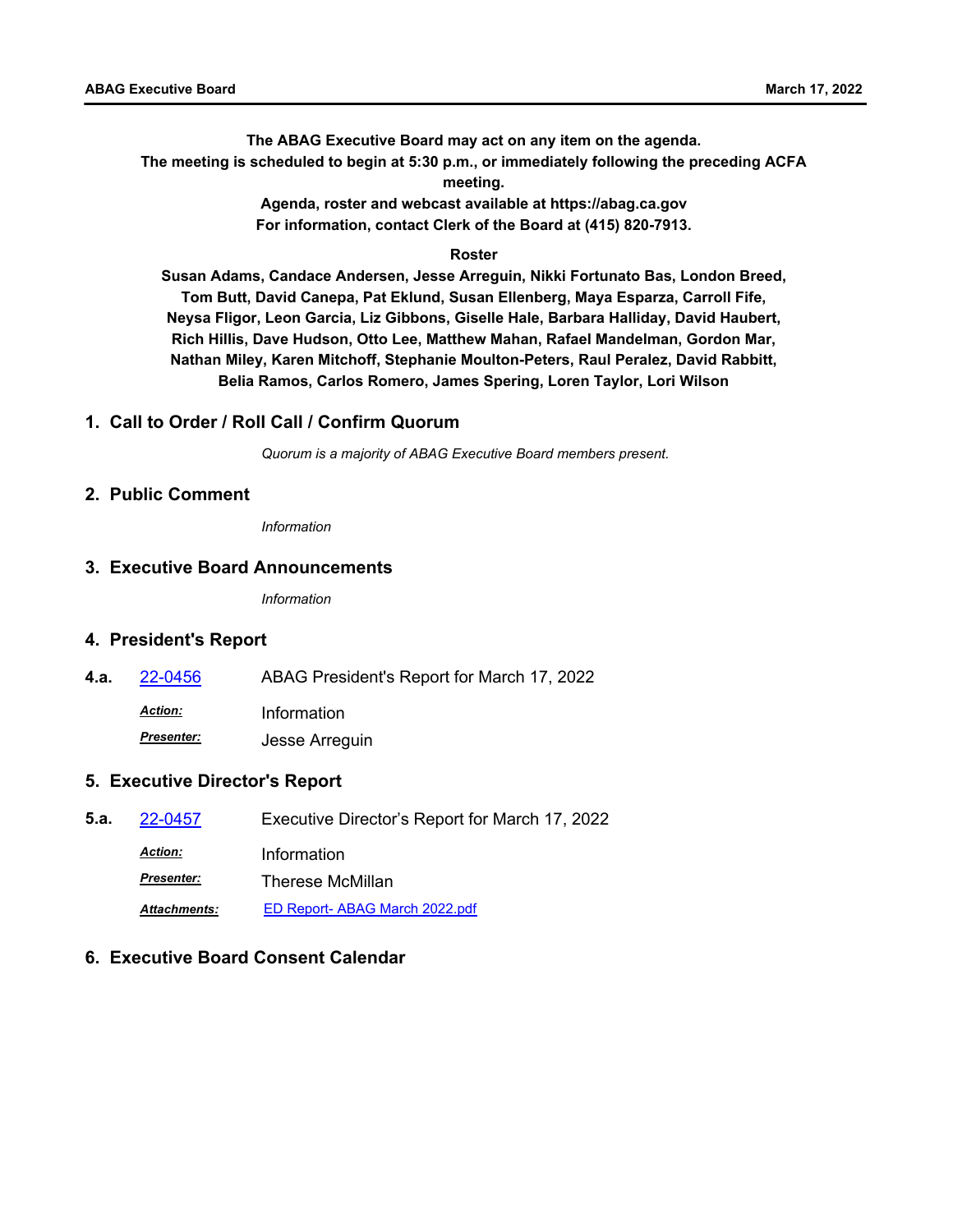| 6.a. | 22-0458              | Approval of ABAG Executive Board Minutes of January 14, 2022; January<br>20, 2022; February 11, 2022                                                                                       |
|------|----------------------|--------------------------------------------------------------------------------------------------------------------------------------------------------------------------------------------|
|      | <b>Action:</b>       | Approval                                                                                                                                                                                   |
|      | <u>Presenter:</u>    | Clerk of the Board                                                                                                                                                                         |
|      | <u> Attachments:</u> | 06a 1 EB Minutes 20220114 465 Draft.pdf                                                                                                                                                    |
|      |                      | 06a 2 EB Minutes 20220120 466 Draft.pdf                                                                                                                                                    |
|      |                      | 06a 3 EB Minutes 20220211 467 Draft.pdf                                                                                                                                                    |
| 6.b. | 22-0459              | Napa County Request for Regional Housing Needs Allocation (RHNA)<br><b>Transfers</b>                                                                                                       |
|      |                      | Consistent with Government Code Section 65584.07(a), approval of a<br>request from Napa County to transfer RHNA units to City of Napa, City of<br>American Canyon, and City of St. Helena. |
|      | Action:              | Approval                                                                                                                                                                                   |
|      | Presenter:           | <b>Gillian Adams</b>                                                                                                                                                                       |
|      | Attachments:         | 06b 1 Summary Sheet Napa County RHNA Transfers.pdf                                                                                                                                         |
|      |                      | 06b 2 Attachment A - Napa County RHNA Transfer Request.pdf                                                                                                                                 |
| 6.c. | 22-0460              | Adoption of Resolution No. 04-2022 Regarding Remote Meetings<br>Pursuant to AB 361                                                                                                         |
|      | <u>Action:</u>       | Approval                                                                                                                                                                                   |
|      | <u>Presenter:</u>    | Kathleen Kane                                                                                                                                                                              |
|      | <u> Attachments:</u> | 06c 1 Summary Sheet Findings Pursuant to AB 361 v1.pdf                                                                                                                                     |
|      |                      | 06c 2 ABAG Resolution No 04 2022 Findings Pursuant to AB 361 to Continue V                                                                                                                 |
| 6.d. | 22-0470              | Contract Amendment - Agency Website Support Services: Peak Digital,<br>LLC (\$50,000)                                                                                                      |
|      | <u>Action:</u>       | Approval                                                                                                                                                                                   |
|      | <u> Presenter:</u>   | Alysha Nachtigall                                                                                                                                                                          |
|      | Attachments:         | 06d 1 Summary Sheet Peak Digital LLC v2.pdf                                                                                                                                                |
|      |                      | 06d 2 Summary Approval Peak Digital LLC.pdf                                                                                                                                                |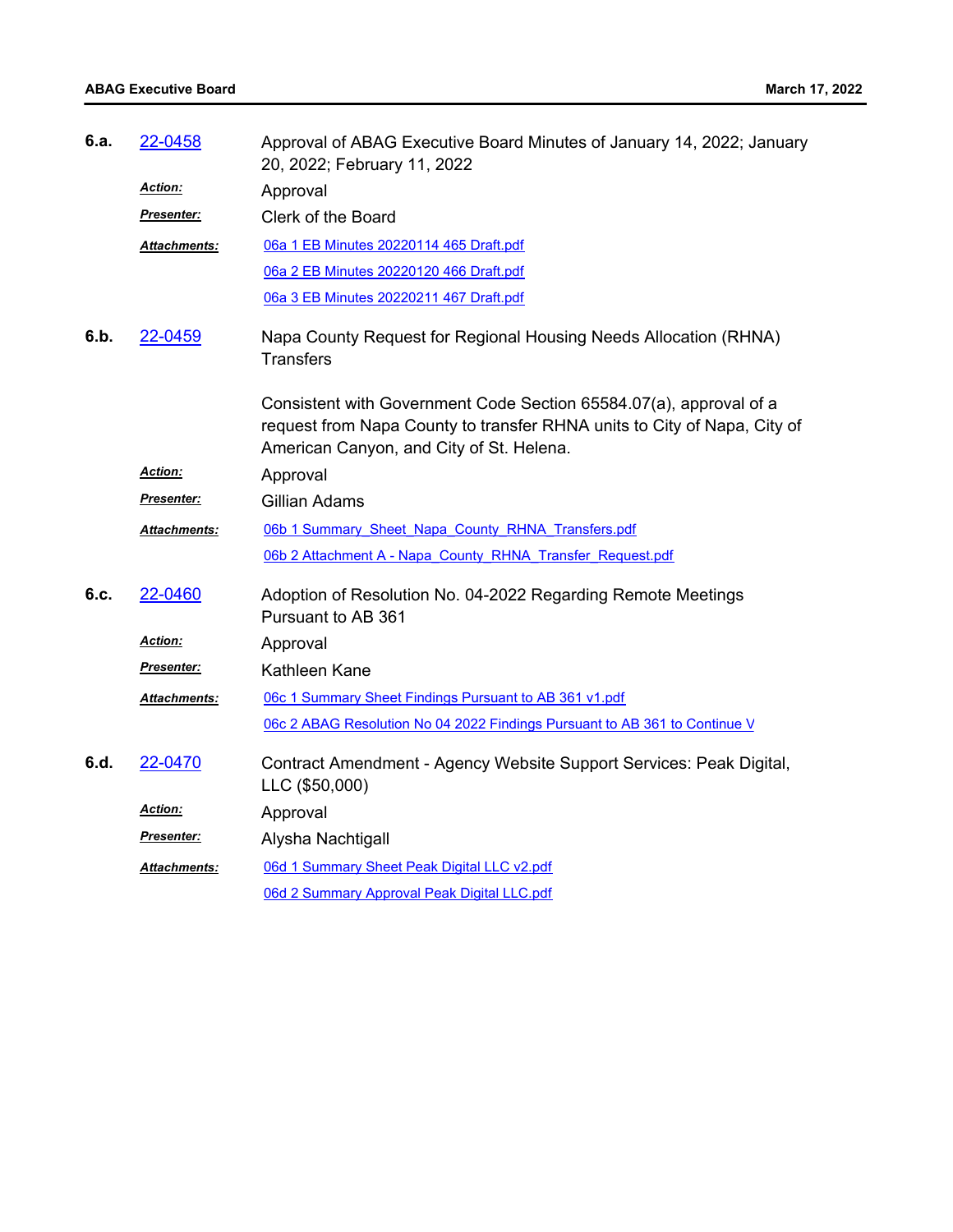| 6.e. | 22-0485             | Adoption of Resolution No. 05-2022 authorizing application for 2021 Urban<br>and Multibenefit Drought Relief Program Grant funding, and authorization |
|------|---------------------|-------------------------------------------------------------------------------------------------------------------------------------------------------|
|      |                     | to amend an existing funding agreement with the California Department of<br>Water Resources and to contract with Daily Acts for up to \$4,600,000 to  |
|      |                     | implement the Petaluma River Watershed: Land Resilience Partnership<br>Project                                                                        |
|      | <b>Action:</b>      | Approval                                                                                                                                              |
|      | Presenter:          | Caitlin Sweeney                                                                                                                                       |
|      | <b>Attachments:</b> | 06e 1 SFEP Summary Sheet 2021 State Urban Multibenefit Drought Grant.pdf                                                                              |
|      |                     | 06e 2 EB Summary Approval Sheet 2021 State Urban Multibenefit Drought Grai                                                                            |
|      |                     | 06e 3 ABAG Resolution No 05 2022 Urban and Multibenefit Drought Relief Proc                                                                           |

### **7. ABAG Administrative Committee**

| 7.a. | 22-0461        | Report on ABAG Administrative Committee Meetings of February 11, |
|------|----------------|------------------------------------------------------------------|
|      |                | 2022 and March 11, 2022                                          |
|      | <b>Action:</b> | Information                                                      |
|      | Presenter:     | Jesse Arreguin                                                   |

# **8. Joint MTC ABAG Legislation Committee**

| 8.a. | 22-0462             | Report on Joint MTC ABAG Legislation Committee Meetings of February<br>11, 2022 and March 11, 2022                       |
|------|---------------------|--------------------------------------------------------------------------------------------------------------------------|
|      | <b>Action:</b>      | Information                                                                                                              |
|      | <b>Presenter:</b>   | Jesse Arreguin                                                                                                           |
| 8.b. | 22-0514             | Assembly Bill 1944 (Lee): Brown Act Reform                                                                               |
|      |                     | Modifies current law related to teleconferencing by board members and<br>remote participation for local public meetings. |
|      | <b>Action:</b>      | <b>Support and Seek Amendments</b>                                                                                       |
|      | <b>Presenter:</b>   | Rebecca Long                                                                                                             |
|      | <b>Attachments:</b> | 08b 1 Summary Sheet AB 1944 Lee Brown Act Reform.pdf                                                                     |
|      |                     | 08b 2 Attachment Joint Legislation 2c AB 1944 Lee.pdf                                                                    |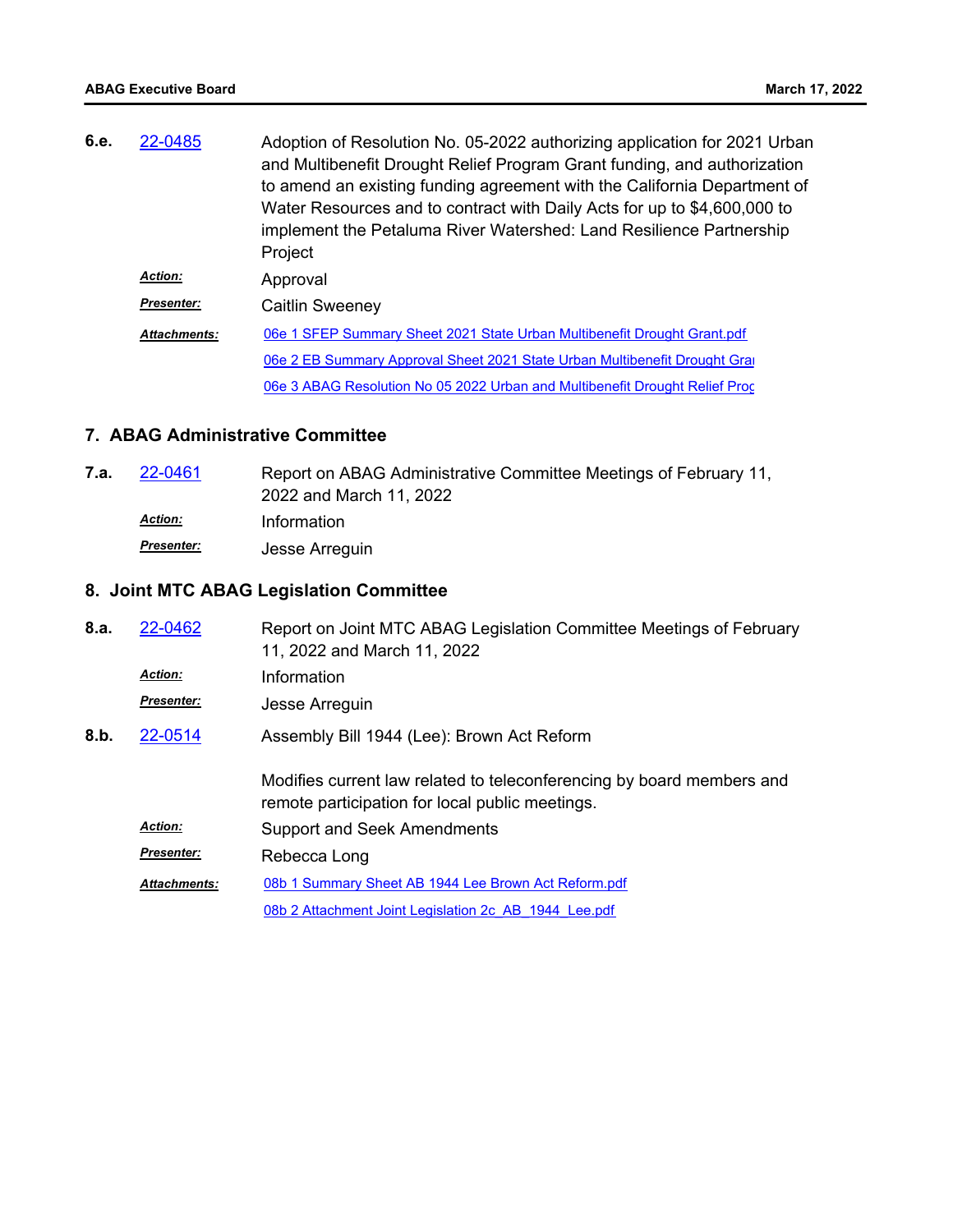| 8.c. | 22-0515             | Assembly Bill 2336 (Friedman): Pilot Program to Test and Deploy Speed<br><b>Safety Cameras</b>                                                                                                                                                                                                                                                                                                  |
|------|---------------------|-------------------------------------------------------------------------------------------------------------------------------------------------------------------------------------------------------------------------------------------------------------------------------------------------------------------------------------------------------------------------------------------------|
|      |                     | Revised version of legislation MTC supported in 2021 (Assembly Bill 550)<br>(Chiu)) to create a five-year pilot program for cities to use speed cameras,<br>under specific circumstances. Modifications include equity-driven<br>restrictions related to fines and requirements that cities work with advocacy<br>groups representing disadvantaged communities on the placement of<br>cameras. |
|      | <b>Action:</b>      | Support                                                                                                                                                                                                                                                                                                                                                                                         |
|      | <b>Presenter:</b>   | Rebecca Long                                                                                                                                                                                                                                                                                                                                                                                    |
|      | <b>Attachments:</b> | 08c 1 Summary Sheet AB 2336 Friedman Pilot Program Spped Safety Cameras                                                                                                                                                                                                                                                                                                                         |
|      |                     | 08c 2 Attachment Joint Legislation 2d AB 2336 Friedman.pdf                                                                                                                                                                                                                                                                                                                                      |

### **9. ABAG Finance Committee**

| 9.a. | 22-0465        | Report on ABAG Finance Committee Meeting of March 17, 2022 |
|------|----------------|------------------------------------------------------------|
|      | <u>Action:</u> | Information                                                |
|      | Presenter:     | Karen Mitchoff                                             |

### **10. ABAG Housing Committee**

| <b>10.a.</b> $22 - 0466$ | Report on ABAG Housing Committee Meeting of January 24, 2022 |
|--------------------------|--------------------------------------------------------------|
| <u>Action:</u>           | Information                                                  |
| <b>Presenter:</b>        | Lori Wilson                                                  |

# **11. MTC's Draft Transit Oriented Communities (TOC) Policy**

| <b>11.a.</b> 22-0467 | Presentation on MTC's draft Transit Oriented Communities Policy |
|----------------------|-----------------------------------------------------------------|
| <b>Action:</b>       | Information                                                     |
| <b>Presenter:</b>    | Kara Vuicich                                                    |
| <b>Attachments:</b>  | 11a 1 Summary Sheet TOC Policy v2.pdf                           |
|                      | 11a 2 Presentation Regional TOC Policy v2.pdf                   |

### **12. Regional Housing Needs Allocation (RHNA)**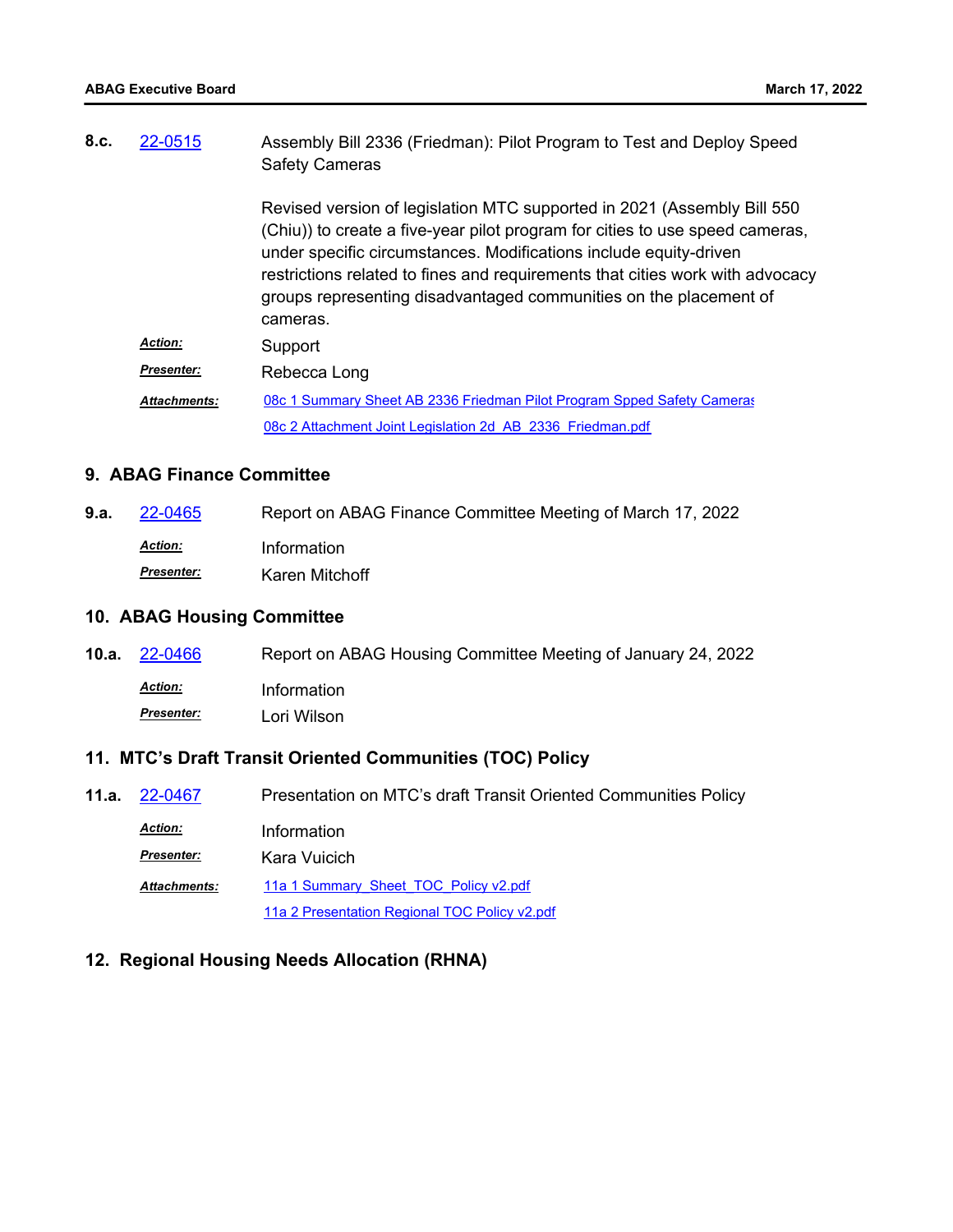| 12.a. | 22-0468             | Reflecting on the Regional Housing Needs Allocation (RHNA) Process                                                                                                        |
|-------|---------------------|---------------------------------------------------------------------------------------------------------------------------------------------------------------------------|
|       |                     | Discussion of the Regional Housing Needs Allocation (RHNA) Cycle 6<br>process conducted between 2019 and 2021, as well as next steps for<br>ABAG and local jurisdictions. |
|       | <b>Action:</b>      | Information                                                                                                                                                               |
|       | <b>Presenter:</b>   | Gillian Adams                                                                                                                                                             |
|       | <b>Attachments:</b> | 12a 1 Summary Sheet RHNA Discussion.pdf                                                                                                                                   |
|       |                     | 12a 2 Attachment A Discussion Topics from RHNA Appeal Hearing.pdf                                                                                                         |
|       |                     | 12a 3 Attachment B Reflections on RHNA.pdf                                                                                                                                |
|       |                     | 12a 4 Attachment C Presentation Reflections on RHNA v2.pdf                                                                                                                |

# **13. Adjournment / Next Meeting**

*The next regular meeting of the ABAG Executive Board is on May 19, 2022.*